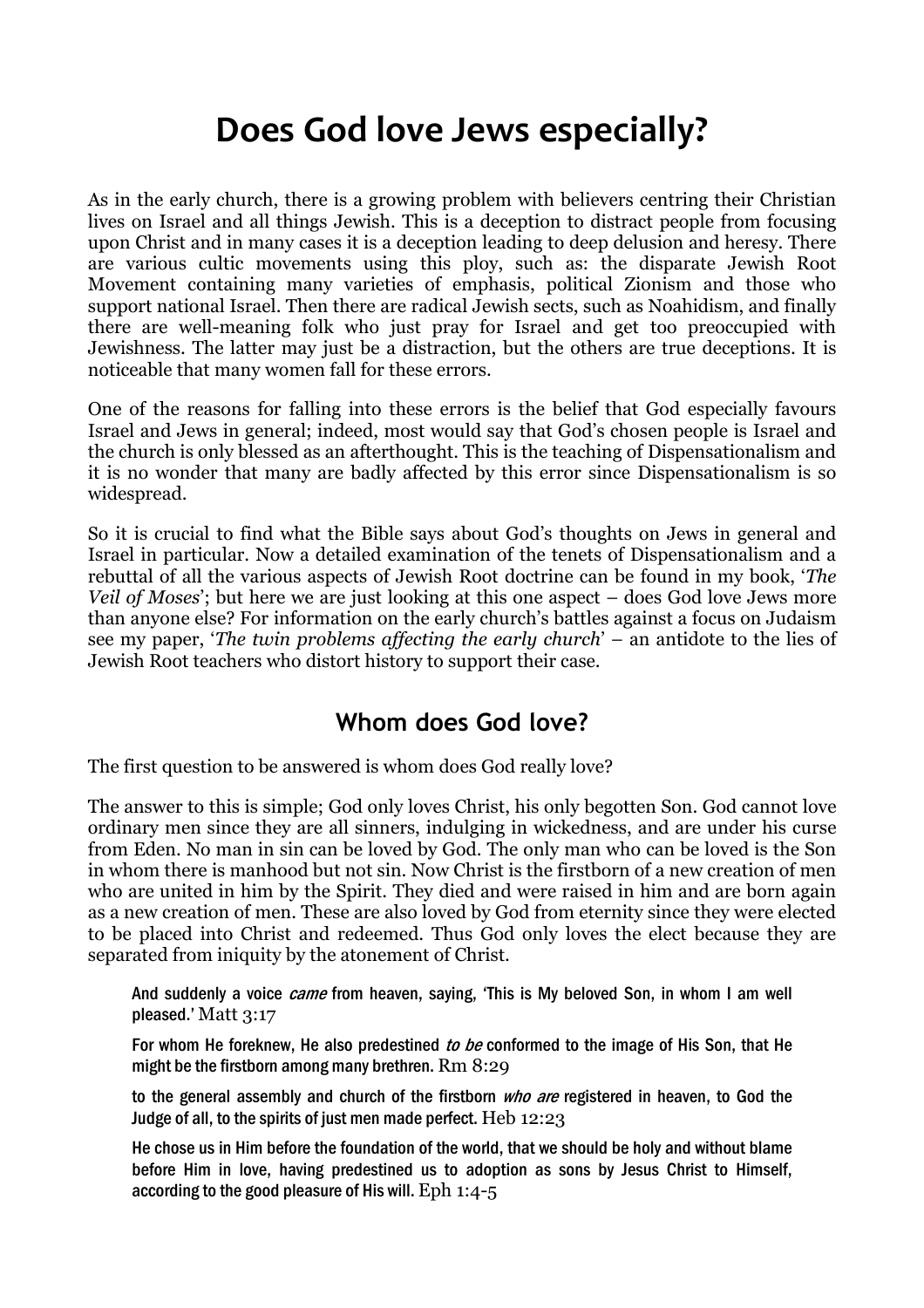The rest of mankind are lost in sin, rejected and hated by God. Multitudes of Scriptures testify to this but it is a doctrine not liked by modern people - but it is the truth. Only the elect are loved by God, who loved them fully and perfectly from eternity.

You hate all workers of iniquity. You shall destroy those who speak falsehood; the LORD abhors the bloodthirsty and deceitful man. Ps 5:5-6

The LORD tests the righteous, but the wicked and the one who loves violence His soul hates. Upon the wicked He will rain coals; fire and brimstone and a burning wind *shall be* the portion of their cup. Ps 11:5-6

As it is written, 'Jacob I have loved, but Esau I have hated.' Rm 9:13

Reprobates are those whom God passes by in election, those who are doomed to destruction,

God, wanting to show *His* wrath and to make His power known, endured with much longsuffering the vessels of wrath prepared for destruction. Rm 9:22

Reprobates are always hardened by the preaching of the Gospel. The Gospel is a two-edged sword; it brings life and faith to the elect but hardens the reprobate in their sins. Therefore He has mercy on whom He wills, and whom He wills He hardens. Rm 9:18

Scripture shows us that Jews (as well as Gentiles) are in this group of reprobates. And he [Paul] went into the synagogue and spoke boldly for three months, reasoning and persuading concerning the things of the kingdom of God. But when some were hardened and did not believe, but spoke evil of the Way before the multitude, he departed from them and withdrew the disciples, reasoning daily in the school of Tyrannus. Acts 19:8-9

If someone is hardened by the Gospel then they are reprobate. These Jews were not only hardened but spoke evil of Christianity and sought to incite the crowds against Paul (which they did in most cities by the way). So, if Jews are amongst the reprobate, then they cannot be a nation beloved by God, they cannot be God's special people; they are just like any others. In fact, both Jesus and the apostles singled the Jews out as being particularly offended by Christ and the cross. It was the Jews who became the chief enemies of the Lord and the apostles. Peter also shows that those Jews who were offended by the cross are reprobate and appointed to hell.

Therefore, to you who believe, *He is* precious; but to those who are disobedient, 'The stone which the builders rejected Has become the chief cornerstone,' and 'A stone of stumbling And a rock of offence.' They stumble, being disobedient to the word, to which they also were appointed. 1 Pt 2:7-8

Thus Jews who are elect are loved in the same way that Gentiles who are elect are loved by God. God does not love Jews who are not elect.

God's people are called 'the church' that is the ekklesia, the body of people called out of the world. In this church there are Jews and Gentiles and both are equal under God. Not one or the other has special privileges; all are sons of God equally. There is only one body of saved people, the elect who are united with Christ and spiritually made to be his body on earth.

For by one Spirit we were all baptised into one body -- whether Jews or Greeks, whether slaves or free -- and have all been made to drink into one Spirit. 1 Cor 12:13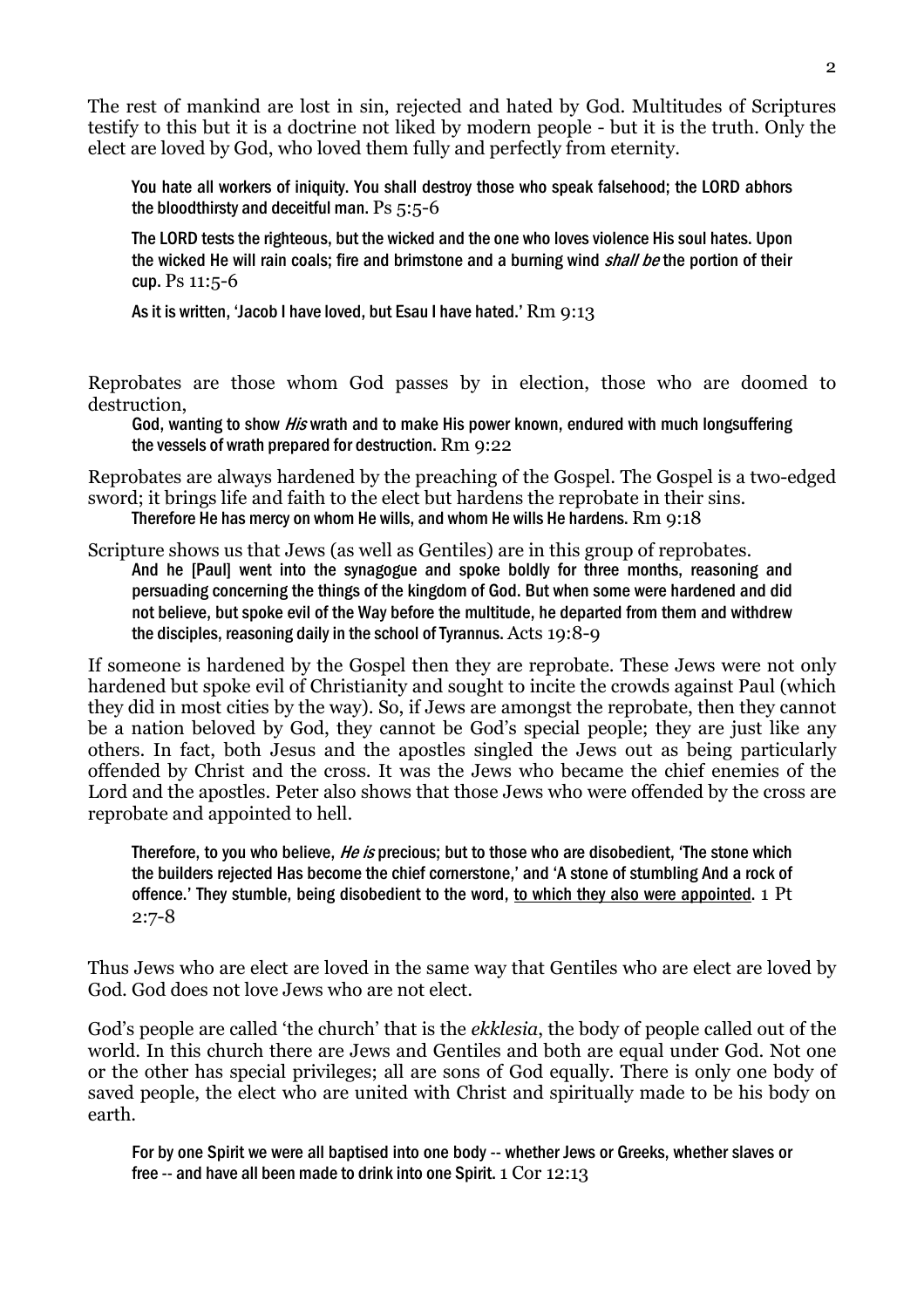There is neither Jew nor Greek, there is neither slave nor free, there is neither male nor female; for you are all one in Christ Jesus. Gal 3:28

There is neither Greek nor Jew, circumcised nor uncircumcised, barbarian, Scythian, slave nor free, but Christ is all and in all. Col  $3:11$ 

Indeed, when people are saved they cease to be a member of the ordinary human race and shed their old allegiances and culture; they are new creations in Christ and are citizens of a heavenly kingdom not an earthly one. No earthly kingdom (including Israel) has any allegiance for them at all, other than the requirement to be law-abiding citizens where they live.

Therefore, if anyone is in Christ, he is a new creation; old things have passed away; behold, all things have become new. 2 Cor 5:17

Jesus answered, 'My kingdom is not of this world. If My kingdom were of this world, My servants would fight, so that I should not be delivered to the Jews; but now My kingdom is not from here.' Jn 18:36

They [OT saints] desire a better, that is, a heavenly *country*. Therefore God is not ashamed to be called their God, for He has prepared a city for them. Heb 11:16

**First conclusion:** God does not love Jews because they are Jews but only loves the elect because they are chosen to be united to Christ, the beloved Son. Thus all the elect become God's sons, in time, when they are converted; Jews and Gentiles equally. God does not favour any earthly nation, whether Israel or any other; his kingdom is spiritual.

### God's interests are no longer with earthly nations but with the church in Christ

#### **Israel was a symbol to illustrate grace**

God chose Israel as an object lesson for his purposes under the Old Covenant.

Moreover, brethren, I do not want you to be unaware that all our fathers were under the cloud, all passed through the sea, all were baptised into Moses in the cloud and in the sea … But with most of them God was not well pleased, for their bodies were scattered in the wilderness. Now these things became our examples, to the intent that we should not lust after evil things as they also lusted. And do not become idolaters as were some of them. As it is written, 'The people sat down to eat and drink, and rose up to play.' Nor let us commit sexual immorality, as some of them did, and in one day twenty-three thousand fell; nor let us tempt Christ, as some of them also tempted, and were destroyed by serpents; nor complain, as some of them also complained, and were destroyed by the destroyer. Now all these things happened to them as examples, and they were written for our admonition, upon whom the ends of the ages have come. 1 Cor 10:1-11

'Examples' here means 'figures' or 'types' serving as an illustration of a truth. Israel's history was filled with figurative symbolism of all sorts in order to illustrate great doctrines and its history showed what God wanted in a righteous walk. Thus the Levitical worship system was replete with symbolic object lessons, all centred upon Christ as God's priest, sacrifice and dwelling place. Israel's greatest kings (David and Solomon) represented Christ as God's king over all and the Jewish kingdom was the people of God in submitted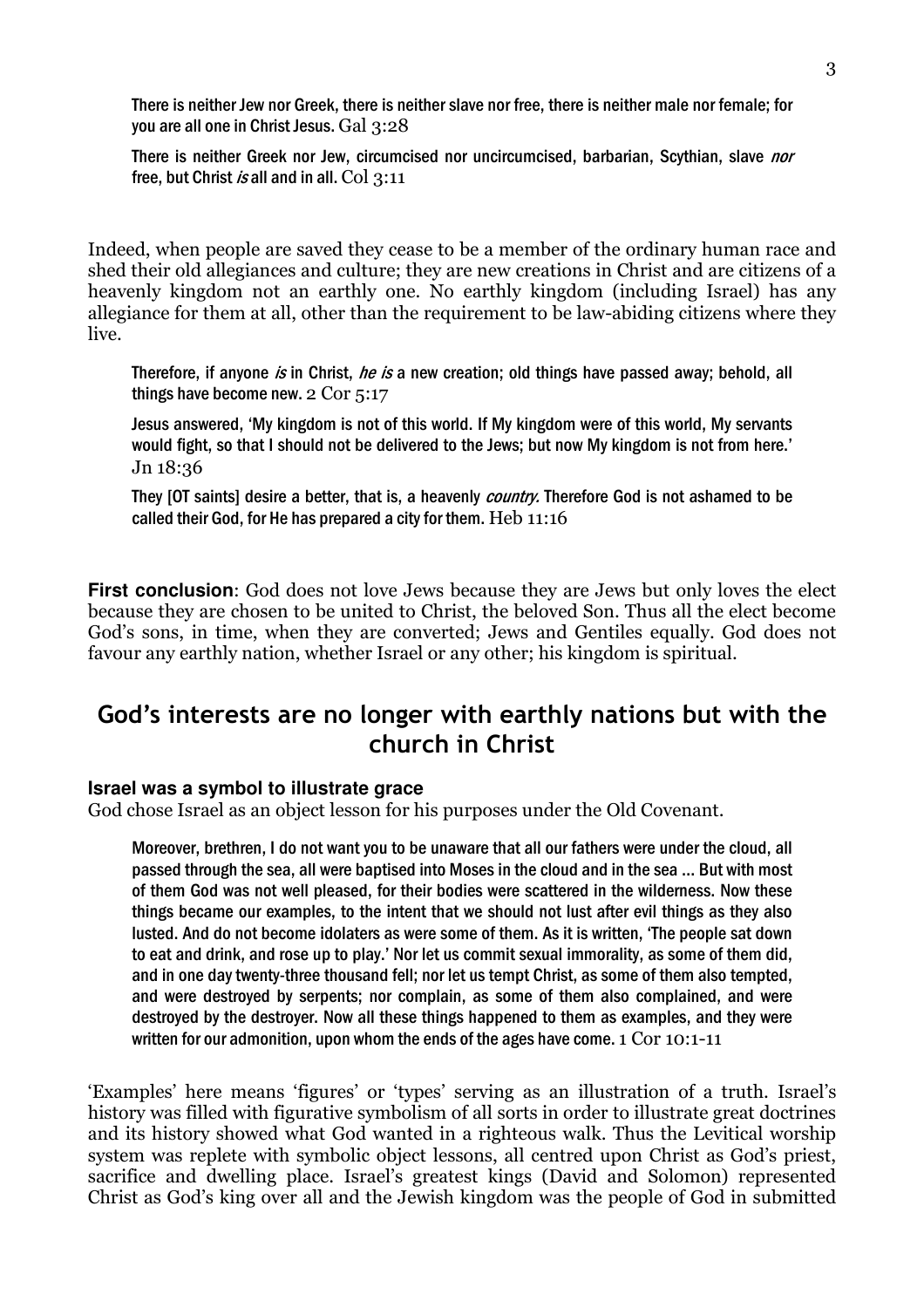obedience to him. The root of Israel, the calling of Abraham, was the foundation of the Gospel being based upon heavenly calling and justification by faith. We could go on.

A historical survey shows us that, despite the massive privileges, blessings, signs and wonders, Israel repeatedly turned from God and committed spiritual adultery, that is, turned to idolatry in religion and foreign alliances in politics. The apostles use Israel's history as a warning to believers not to apostatise as Israel did (e.g. Heb 3:14-4:1-11). Throughout Israel's history only a relative few people were saved as a remnant; this constituted the church in the Old Testament. Then, as now, only the elect truly knew God and faithfully served him. Though Israel was privileged by God in many ways, only a remnant were true Jews or true Israelites.

#### **The Old Covenant was temporary and ceased at the cross**

The Old Covenant, being based upon Mosaic Law, was a temporary measure to demonstrate that no man can save himself or even obey the law perfectly. The law magnified sin and pointed to the need of a deliverer from God.

What purpose then *does* the law *serve?* It was added because of transgressions, till the Seed should come to whom the promise was made. Gal 3:19

Sin through the commandment might become exceedingly sinful. Rm 7:13

The Mosaic Law was only until the promised Seed of Abraham should come and inherit all God's promises given to the righteous man. When he came it would be the Last Days, an entirely new dispensation of grace not law, of spirit not materialism, of the church not Israel.

#### For the law was given through Moses, *but* grace and truth came through Jesus Christ.  $Jn$  1:17

In these Last Days all the ministrations of the Old Covenant have passed away and the ministry of the Spirit of Christ in the New Covenant has begun,

God, who at various times and in various ways spoke in time past to the fathers by the prophets, has in these last days spoken to us by His Son, whom He has appointed heir of all things, through whom also He made the worlds. Heb 1:1-2

'And it shall come to pass in the last days, says God, That I will pour out of My Spirit on all flesh. … Therefore being exalted to the right hand of God, and having received from the Father the promise of the Holy Spirit, He poured out this which you now see and hear. … This Jesus God has raised up, of which we are all witnesses. Therefore being exalted to the right hand of God, and having received from the Father the promise of the Holy Spirit, He poured out this which you now see and hear.' … Then Peter said to them, 'Repent, and let every one of you be baptised in the name of Jesus Christ for the remission of sins; and you shall receive the gift of the Holy Spirit. For the promise is to you and to your children, and to all who are afar off, as many as the Lord our God will call.' Acts 2:17, 32-39

Thus the distinctive role of OT prophets ceased with John the Baptist, as with all Jewish institutions.

Assuredly, I say to you, among those born of women there has not risen one greater than John the Baptist; but he who is least in the kingdom of heaven is greater than he. And from the days of John the Baptist until now the kingdom of heaven suffers violence, and the violent take it by force. For all the prophets and the law prophesied until John. Matt 11:11-13

Note that both the Mosaic Law and OT prophecy finished with John. Grace came after this with Christ. God cancelled all the forms of Mosaic Law at the cross and ensured that Israel could not continue in it by destroying the temple through the instrumentation of the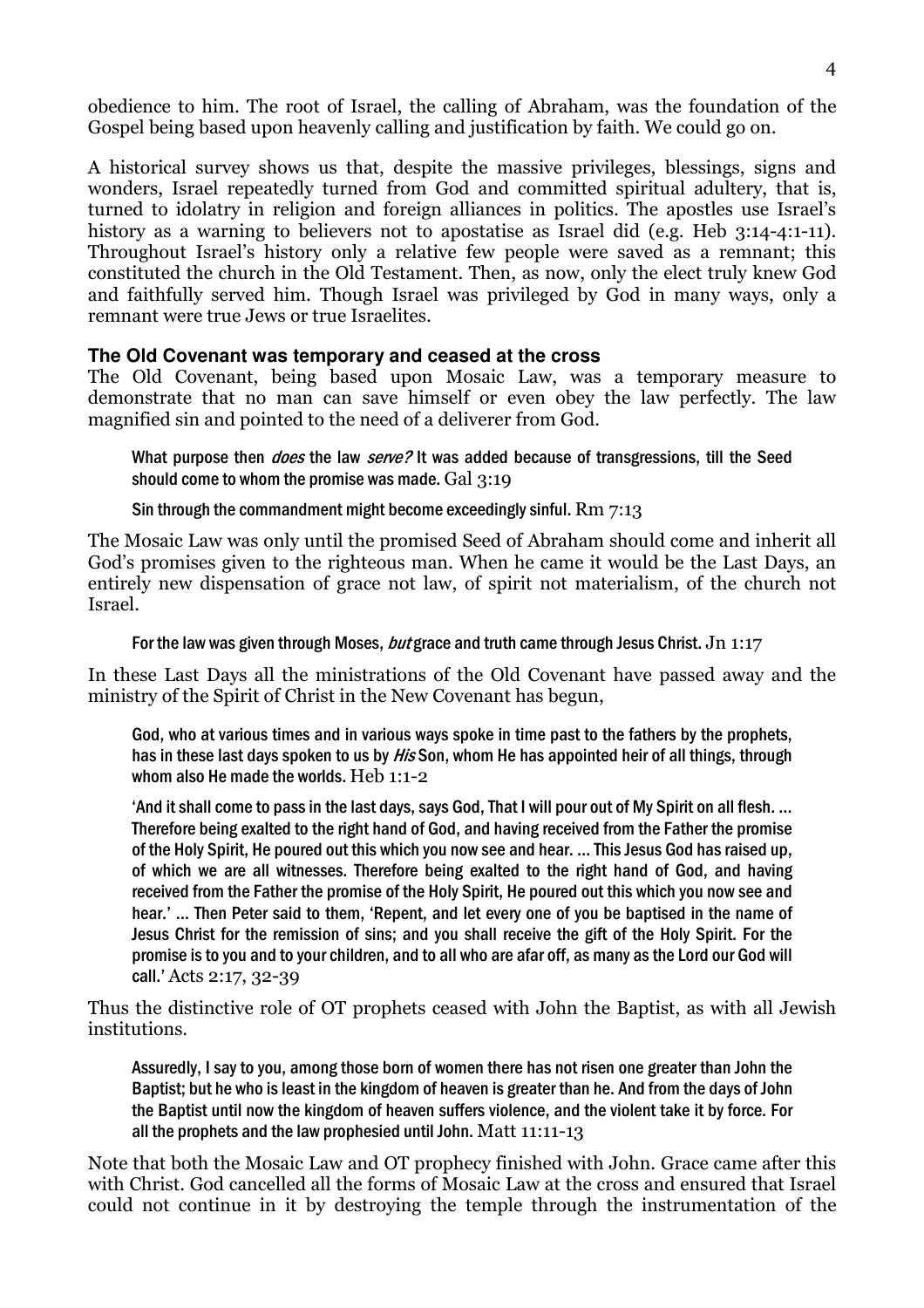5

Romans in 70AD. With no temple there could be no sacrifices. [This is why the Pharisees constructed a completely fleshy and man-made religious system (rabbinic Judaism) summarised in the Babylonian Talmud, which is the basis of modern Judaism. Note this: modern rabbinic Judaism has little or nothing to do with the Judaism of Scripture. The Torah is of little value to modern Jews in comparison with the evil document known as the Talmud, a document which is perverse and blasphemous to the extreme.]

For if that first covenant had been faultless, then no place would have been sought for a second. Because finding fault with them, He says: 'Behold, the days are coming, says the LORD, when I will make a new covenant with the house of Israel and with the house of Judah.' Heb 8:7-8

In that He says, 'A new covenant, 'He has made the first obsolete [i.e. the Mosaic Law]. Now what is becoming obsolete and growing old is ready to vanish away. Heb 8:13 [Written just before it vanished with the destruction of Jerusalem.]

Under the Old Covenant salvation was only known in Israel (Deut 4:32-34, 7:6-8, 10:15; Ps 147:19-20; Isa 541:2-3; Acts 14:16; Eph 2:12) and only Gentiles who proselytised (became as Jews) could be saved. Even within Israel only a few people knew the ministry of the Spirit, and even then only for short periods for a specific task (such as Bezalel to make the Tabernacle). However, under the New Covenant all that has passed away and salvation is now offered universally to all nations in order for God's elect from all nations to be saved. Every saved believer knows the ministry of the Holy Spirit who indwells them permanently, something unknown under the Old Covenant. The New Covenant began with Jews and continued with Gentiles as the history of Acts reveals.

And those of the circumcision who believed were astonished, as many as came with Peter, because the gift of the Holy Spirit had been poured out on the Gentiles also. Acts 10:45

Now the apostles and brethren who were in Judaea heard that the Gentiles had also received the word of God. Acts 11:1

Then God has also granted to the Gentiles repentance to life. Acts 11:18

#### **Even under the Old Covenant, only the elect were saved**

The reason God chose Israel was because she was the smallest of nations (Deut 7:6-8) and God wanted to demonstrate that what is weak in the world with no power becomes glorious when God dwells within. In this is an obvious illustration of God's grace in the believer. There was nothing inherent within Israel that warranted this choice. Even though God set his love on Israel in calling her out from the nations, only those who were elect in Israel were saved. God did not save all Israelites; indeed the vast majority were lost. Over and over the prophets state that God only saved a small remnant from Israel. The elect alone were given faith to believe in God's coming deliverer and they manifested that faith in turning from iniquity.

'The Redeemer will come to Zion, and to those who turn from transgression in Jacob,' Says the LORD. Isa 59:20

For the LORD will again rejoice over you for good as He rejoiced over your fathers, if you obey the voice of the LORD your God, to keep His commandments and His statutes which are written in this Book of the Law, *and* if you turn to the LORD your God with all your heart and with all your soul. Deut 30:9-10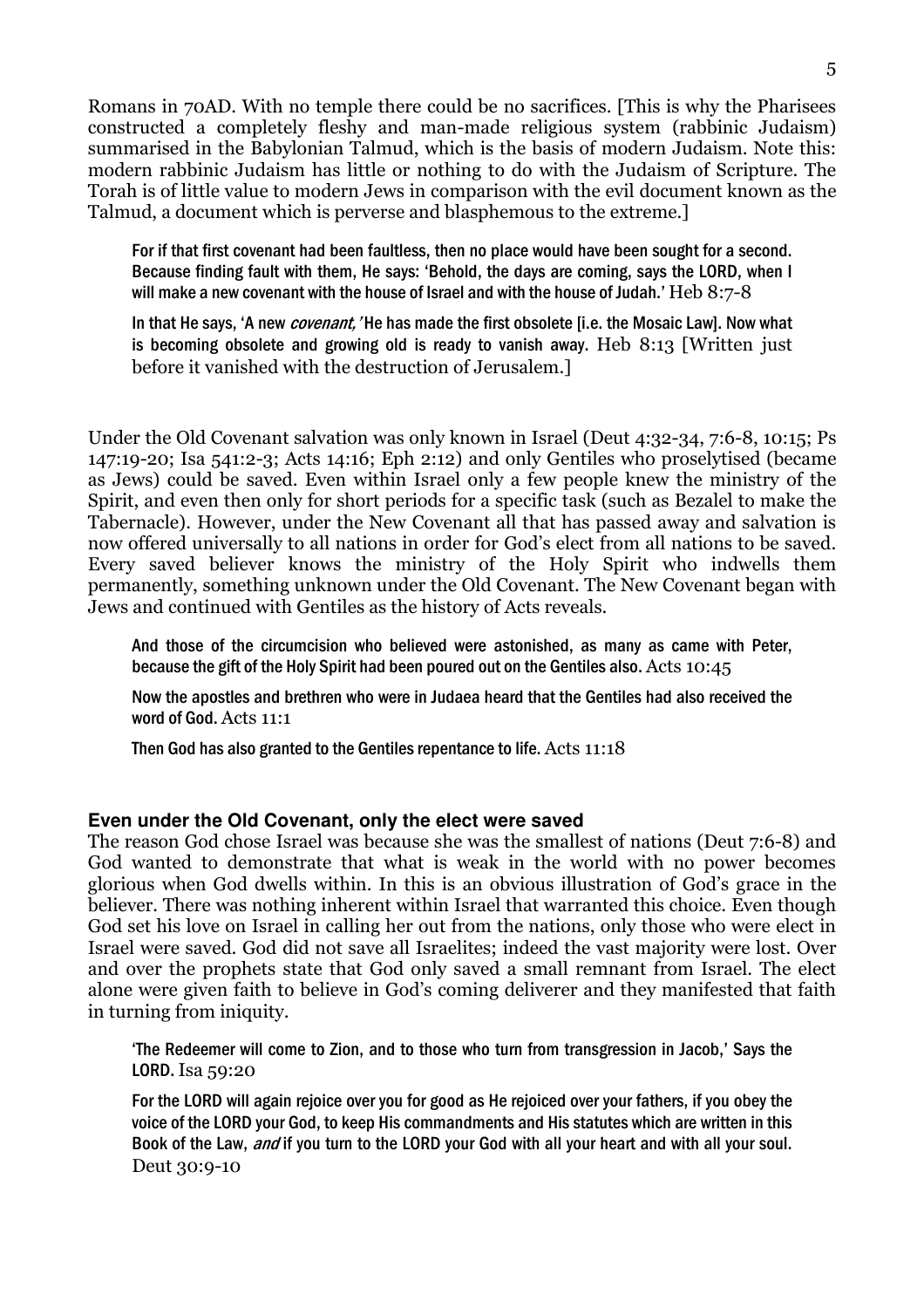'Therefore I will judge you, O house of Israel, every one according to his ways,' says the Lord GOD. 'Repent, and turn from all your transgressions, so that iniquity will not be your ruin. Cast away from you all the transgressions which you have committed, and get yourselves a new heart and a new spirit.' Ezek 18:30-31

Unless the LORD of hosts Had left to us a very small remnant, We would have become like Sodom, We would have been made like Gomorrah. Isa 1:9

In that day the LORD of hosts will be for a crown of glory and a diadem of beauty to the remnant of His people. Isa 28:5

Son of man, set your face toward the mountains of Israel, and prophesy against them, and say, 'O mountains of Israel, hear the word of the Lord GOD!' Thus says the Lord GOD to the mountains, to the hills, to the ravines, and to the valleys: "Indeed I, even I, will bring a sword against you, and I will destroy your high places. Then your altars shall be desolate, your incense altars shall be broken, and I will cast down your slain *men* before your idols. And I will lay the corpses of the children of Israel before their idols, and I will scatter your bones all around your altars. In all your dwelling places the cities shall be laid waste, and the high places shall be desolate, so that your altars may be laid waste and made desolate, your idols may be broken and made to cease, your incense altars may be cut down, and your works may be abolished. The slain shall fall in your midst, and you shall know that I am the LORD. Yet I will leave a remnant. Ezek 6:1-8

### **The nation of Israel, as part of the Old Covenant, ceased to be a representative of God after the cross.**

Jesus formally states this in Matthew 21:43:

Therefore I say to you, the kingdom of God will be taken from you and given to a nation bearing the fruits of it.

The parable of the vineyard preceding this statement is a snapshot of Israel's history of rebellion against God. It is a terrible indictment of Israel ending in the condemnation of verse 41 for killing the Son, 'He will destroy those wicked men miserably, and lease his vineyard to other vinedressers who will render to him the fruits in their seasons.' The other vinedressers are the Gentiles.

Jesus condemnation of Israel's continual rebellion is not only repeated in several other parables and direct speech, but is taken up by the apostles and others. Stephen's sermon in Acts 7 is a remarkable summation of Israel's wicked history, culminating in condemnation for killing the Messiah.

Israel was not only removed from being God's kingdom but was utterly condemned as well. This is repeated in Scripture over and over again. The repeated denunciations of the prophets in the OT are continued in the condemnations of Jesus and the apostles.

The centurion answered and said, 'Lord, I am not worthy that You should come under my roof. But only speak a word, and my servant will be healed. For I also am a man under authority, having soldiers under me. And I say to this one, "Go," and he goes; and to another, "Come," and he comes; and to my servant, "Do this," and he does  $it$ . 'When Jesus heard  $it$ , He marvelled, and said to those who followed, 'Assuredly, I say to you, I have not found such great faith, not even in Israel! And I say to you that many will come from east and west, and sit down with Abraham, Isaac, and Jacob in the kingdom of heaven. But the sons of the kingdom will be cast out into outer darkness. There will be weeping and gnashing of teeth. Matt 8:8-12

As Jesus compliments the faith of a Roman centurion, he not only says that he did not find such faith in Israel (where he should have found it) but he condemns the sons of the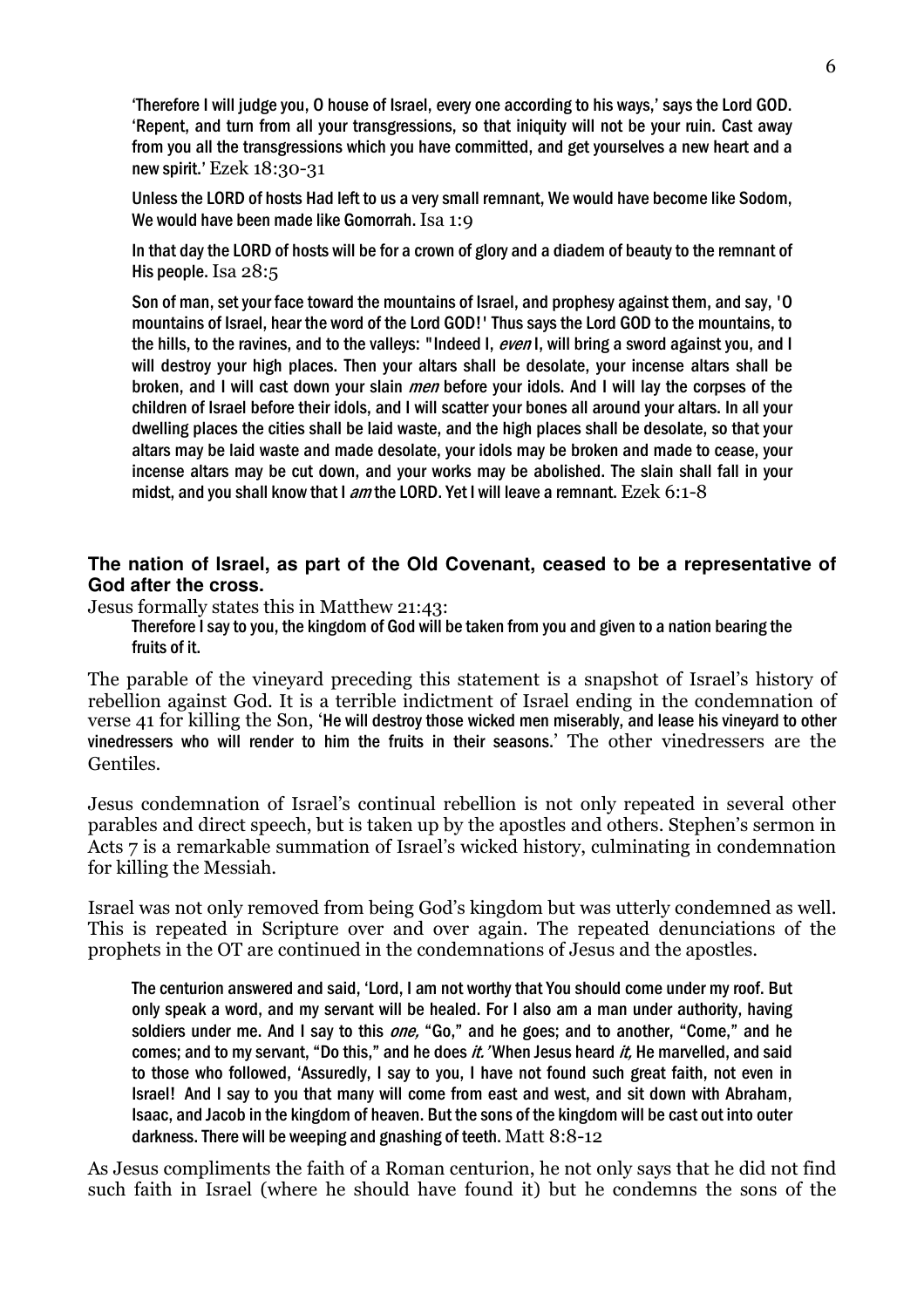kingdom of Israel to hell. Only those who had the same faith as the centurion would escape this condemnation.

Only a blind person could consider that the kingdom of God still rests in Jewish hands. Israel forfeited the kingdom by disobedience, a disobedience that led to the cross. This was in God's plan to make the kingdom universal and not restricted to a fleshly nation. The kingdom is no longer material, political or earthly, it is spiritual and heavenly – thus is cannot belong to Israel in any shape or form.

Jesus answered, 'My kingdom is not of this world. If My kingdom were of this world, My servants would fight, so that I should not be delivered to the Jews; but now My kingdom is not from here.' Jn 18:36

Abraham and the OT saints looked towards a heavenly inheritance and a spiritual city in the future, but believers have the foretaste of this in the Spirit now. However, those who make Israel the kingdom, or seek a millennial Jewish kingdom, have less faith than Abraham who never saw the kingdom (inheritance) as being materialistic.

But now they desire a better, that is, a heavenly *country*. Therefore God is not ashamed to be called their God, for He has prepared a city for them. Heb 11:16

The church does not focus upon a materialistic, earthly Jerusalem at all, but what the OT Jerusalem symbolised – a heavenly city, the kingdom of God.

But you have come to Mount Zion and to the city of the living God, the heavenly Jerusalem, to an innumerable company of angels, to the general assembly and church of the firstborn *who are* registered in heaven. Heb 12: 22-23

Those who centre upon materialism sin against God who demands that they set their sight upon spiritual matters, not the earth.

If then you were raised with Christ, seek those things which are above, where Christ is, sitting at the right hand of God. Set your mind on things above, not on things on the earth. For you died, and your life is hidden with Christ in God. Col 3:1-3

If we died to earthly things, then we also died to nationhood, race and earthly politics, and that includes national Israel. I say again, to focus your spiritual life upon Israel and Jewishness is to disobey God.

### **Israel is part of the world that God hates**

God's anger is set against the world that is full of sin. The world is at enmity with God and under God's curse. Only that which escapes the world by regeneration can be loved by God. Therefore, Christians must follow their Father and not love the world or anything in it; this includes Israel and Jewish culture.

Adulterers and adulteresses! Do you not know that friendship with the world is enmity with God? Whoever therefore wants to be a friend of the world makes himself an enemy of God. Jm 4:4

Do not love the world or the things in the world. If anyone loves the world, the love of the Father is not in him. For all that is in the world -- the lust of the flesh, the lust of the eyes, and the pride of life  $-$  is not of the Father but is of the world. 1 Jn 2:15-16

We are not to love things of the world, and that includes national Israel.

Furthermore, the whole world is controlled by God's enemy, Satan, The whole world lies under the sway of the wicked one.  $1 \text{ Jn } 5:19$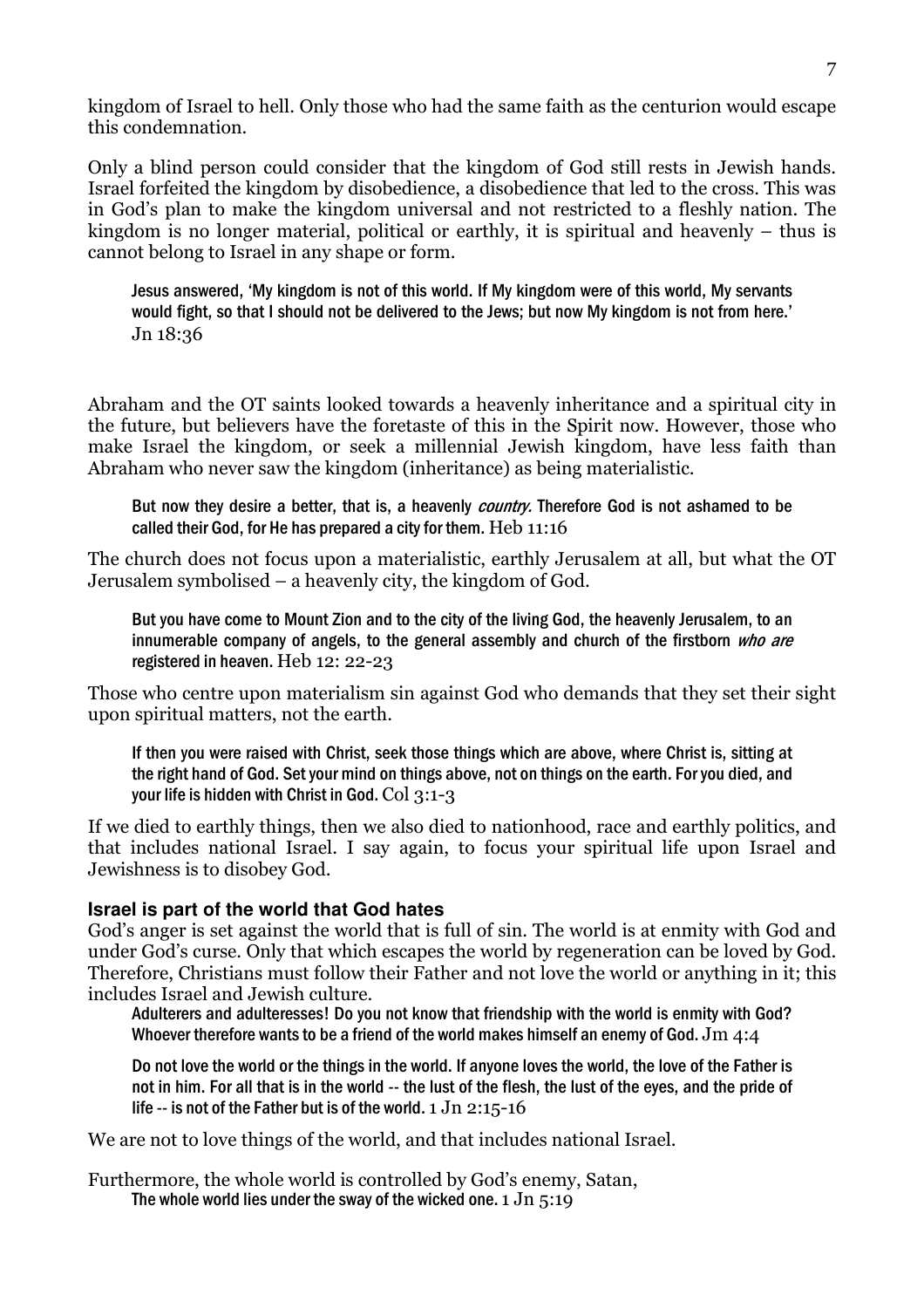Thus all the nations on earth are controlled by Satan, and this includes Israel. God has no interests in what is on the earth except for judgment and justice. Only that which is spiritual, which has escaped the world, which has been redeemed and re-created, is acceptable in God's eyes.

#### **Second conclusion**

Israel as a nation is no longer the representative of God on the earth. This only applied to the Old Covenant, as an object lesson of the church, which is now cancelled and obsolete. Under the New Covenant the church, comprising of people from all nations, is the ambassador of God and the body of Christ.

### Scripture shows us that the chief enemies of the cross were Jews

If this is the case, then these people cannot be considered to be loved by God at all. Those who are the enemies of God cannot be the people of God.

#### **It was Jews who continually persecuted the OT church (the prophets)**

Over and over again the Jews were accused by Christ and the apostles of killing the prophets. This shows that the killing of Christ and the persecution of the early church were on a par with the killing of Old Testament saints. Jesus most effectively describes this in the parable of the vineyard (Lk 20:8-19) which ought to be read carefully.

O Jerusalem, Jerusalem, the one who kills the prophets and stones those who are sent to her! How often I wanted to gather your children together, as a hen gathers her chicks under *her* wings, but you were not willing! See! Your house is left to you desolate. Matt 23:37-38

For you also suffered the same things from your own countrymen, just as they *did* from the Judaeans, who killed both the Lord Jesus and their own prophets, and have persecuted us; and they do not please God and are contrary to all men. Acts 7:14-15

#### **The enemies of Christ were Jews**

John's Gospel makes a significant point by the term 'the Jews'. The term is only used for the enemies of Christ, for those in opposition to the Gospel. When John wants to talk of people seeking the truth and following Christ he calls them, 'the people', even though these were Jews. So for John, the last writing apostle, Jews had become symbolic of opposition to Christ.

For this reason the Jews persecuted Jesus, and sought to kill Him, because He had done these things on the Sabbath … Therefore the Jews sought all the more to kill Him, because He not only broke the Sabbath, but also said that God was His Father, making Himself equal with God. Jn 5:16-18

The Jews then complained about Him, because He said, 'I am the bread which came down from heaven.' Jn 6:41

After these things Jesus walked in Galilee; for He did not want to walk in Judaea, because the Jews sought to kill Him. Jn 7:1

Then the Jews took up stones again to stone Him. Jn 10:31

When the people therefore saw that Jesus was not there, nor His disciples, they also got into boats and came to Capernaum, seeking Jesus. Jn 6:24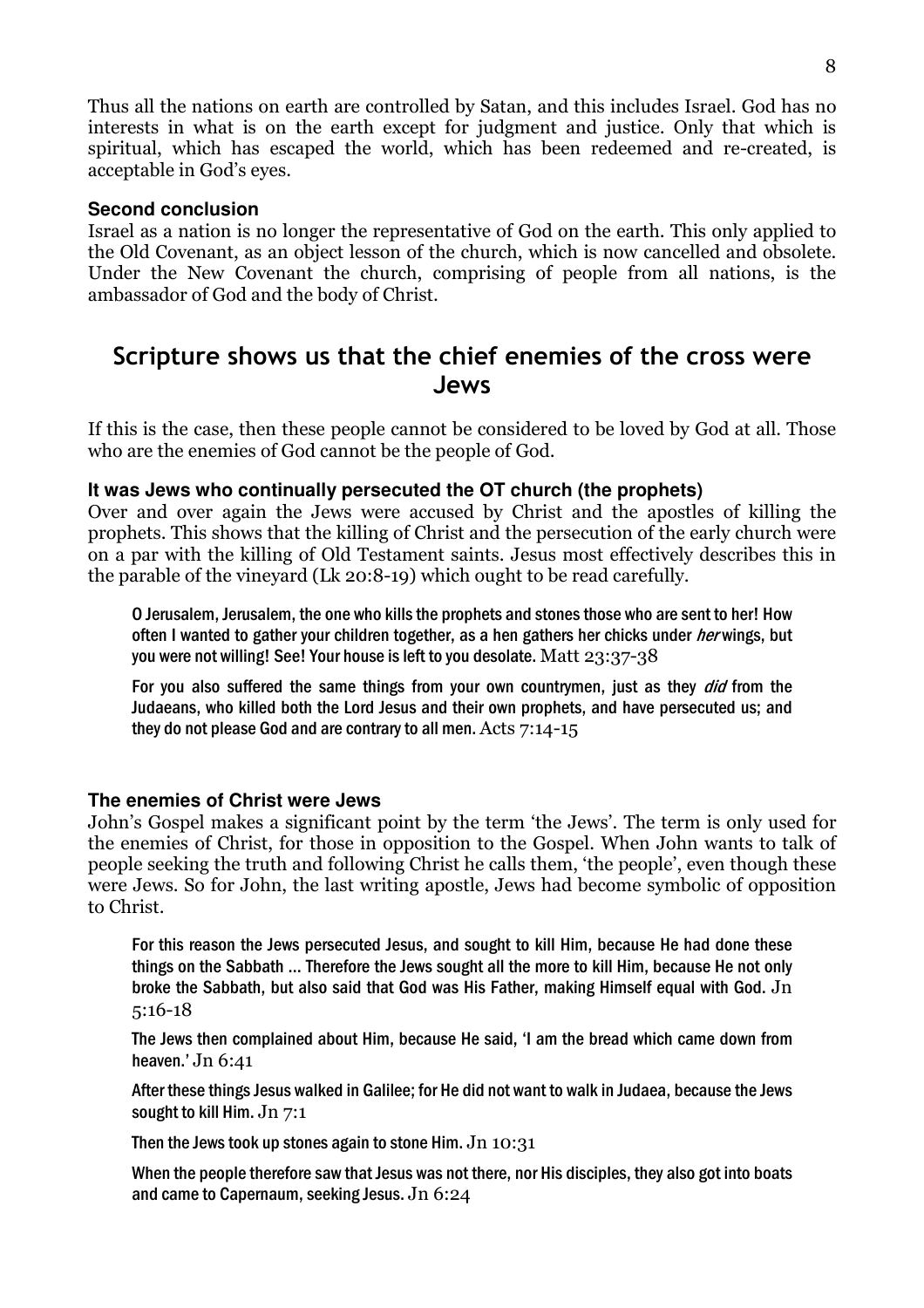And many of the people believed in Him, and said, 'When the Christ comes, will He do more signs than these which this Man has done?'  $Jn$  7:31

However, even amongst the Jewish opposition, some found repentance, Then Jesus said to those Jews who believed Him, 'If you abide in My word, you are My disciples indeed.' Jn 8:31

Then many of the Jews who had come to Mary, and had seen the things Jesus did, believed in Him. Jn 11:45

#### **Jews were responsible for Christ's death**

Jewish Root apologists weave all sorts of sophistry to remove this condemnation, but their efforts are pointless. There is no escaping the clear word of Scripture that it was Jews who killed Christ not Romans. Roman soldiers may have carried out the deed, but Christ prayed for them because they did it in ignorance, However, Christ utterly condemned those Jews who incited the execution.

The Jews themselves brought a curse on their heads by willingly accepting that Christ's blood was their responsibility.

And all the people answered and said, 'His blood *be* on us and on our children.' Matt 27:25

Stephen, in his final sermon, accused the Jews of not only killing the prophets, but of killing the Messiah and called them murderers to their faces. He was not addressing Romans but Jews.

Which of the prophets did your fathers not persecute? And they killed those who foretold the coming of the Just One, of whom you now have become the betravers and murderers. Acts  $7:52$ 

Paul also made it clear that it was Jews who killed Christ as they killed the prophets, For you also suffered the same things from your own countrymen, just as they *did* from the Judaeans, who killed both the Lord Jesus and their own prophets, and have persecuted us; and they do not please God and are contrary to all men. 1 Thess 2:14-15

There is no doubt! It is the testimony of the Gospel, of Stephen in the Acts and Paul in the letters that the Jews were responsible for Christ's death.

#### **Christ prophesied that the Jews would persecute the church like they persecuted the prophets**

Therefore you are witnesses against yourselves that you are sons of those who murdered the prophets. Fill up, then, the measure of your fathers' *guilt*. Serpents, brood of vipers! How can you escape the condemnation of hell? Therefore, indeed, I send you prophets, wise men, and scribes: some of them you will kill and crucify, and some of them you will scourge in your synagogues and persecute from city to city, that on you may come all the righteous blood shed on the earth, from the blood of righteous Abel to the blood of Zechariah, son of Berechiah, whom you murdered between the temple and the altar. Assuredly, I say to you, all these things will come upon this generation. Matt 23:31-36

#### **Acts shows that it was Jews who constantly stirred up animosity against the apostles**

In fact most of Acts is one long saga of the animosity of the Jews against the church beginning with attacks on Peter and John and ending in the trials of Paul.

- Arrest of Peter and John, Acts 4:1-22
- Arrest of apostles, Acts 5:17-20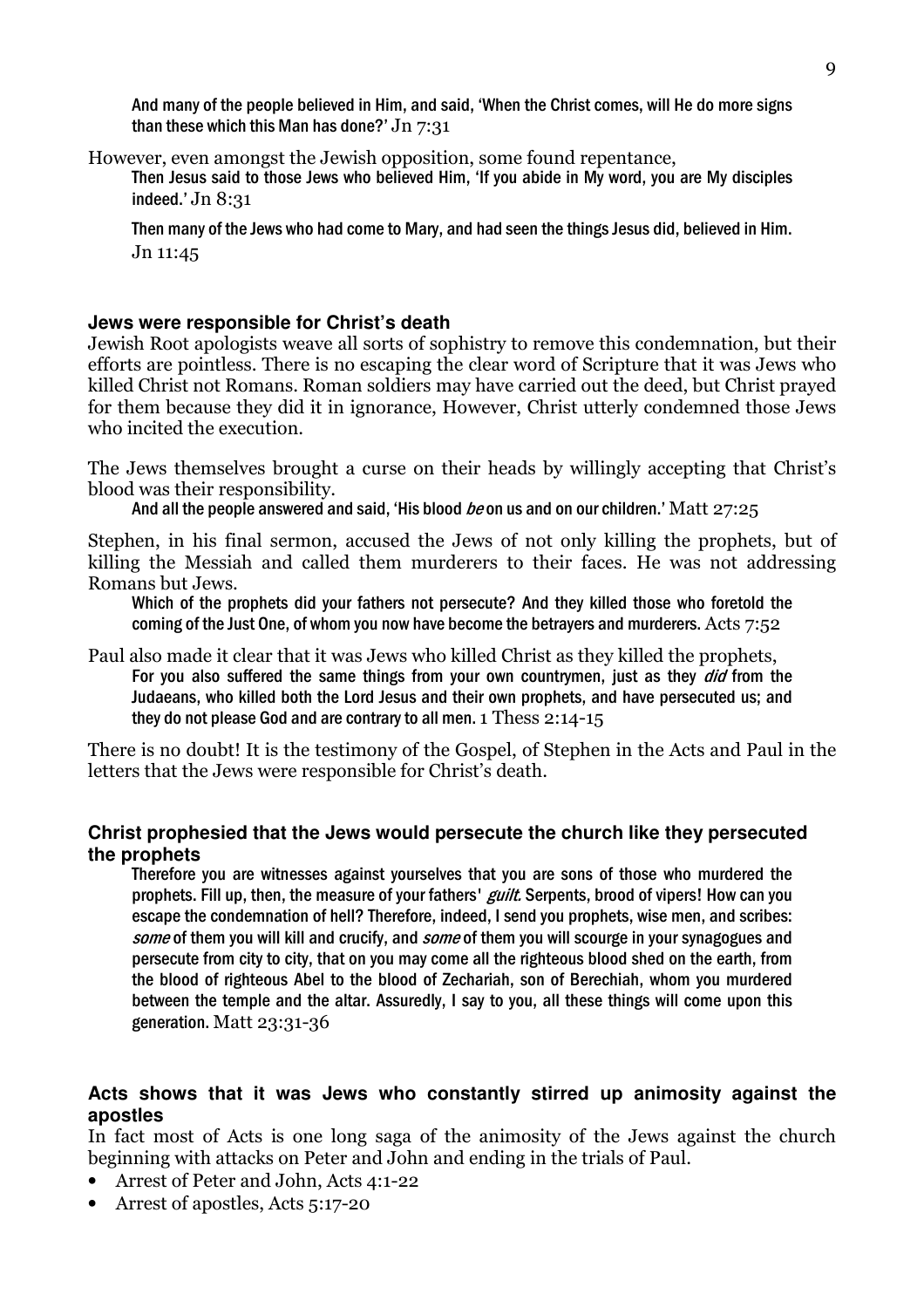- Arrest of apostles, Acts 5:27-40
- Trial and execution of Stephen, Acts 6:9-7:60
- Saul's persecution of the church, Acts 8:1; 9:1-2
- Jews plotted against Paul, Acts 9:23
- Jews tried to kill Paul, Acts 9:29
- Execution of James by Herod pleases the Jews, Acts 12:1-2
- Arrest of Peter, Acts 12:3-10
- Opposition of Elymas (a Jewish false prophet), Acts 13:6-8
- Opposition and persecution of Paul by Jews at Pisidian Antioch, Acts 13:45-50
- Opposition at Iconium, Acts 14:1-2, 5
- Persecution at Lystra, Acts 14:19
- Persecution at Thessalonica, Acts 17:5-9
- Persecution at Beraea, Acts 17:13
- Persecution at Corinth, Acts 18:12-17
- Opposition at Ephesus, Acts 19:9
- Plot in Greece, Acts 20:3
- Persecution in Jerusalem, Acts 21:27ff
- Paul's various trials and imprisonment instigated by Jews Acts c 22-28

While there was some persecution at the hands of Gentiles, such as the opposition and riot at Ephesus led by worshippers of Artemis (Diana), in general Gentiles were open to the Gospel. The vast majority of the opposition to the early church was by the hands of Jews.

#### **Paul spoke vehemently against Jewish opposition in his letters**

Paul's writings are filled with denunciations against deceitful workers, and most of these are directed at Jewish false teachers; those who imposed a Jewishness upon simple Christianity. This is what is happening in today's church and the following are examples at what Paul would say to such Jewish Root false teachers.

#### Paul called them 'doas'

Beware of dogs, beware of evil workers, beware of the mutilation! For we are the circumcision, who worship God in the Spirit, rejoice in Christ Jesus, and have no confidence in the flesh. Phil 3:2-3

This was ironic sarcasm since rabbis called Gentiles 'dogs'. He was also being ironic when he said that he had no confidence in the flesh since Jews (here called the 'circumcision') placed their confidence in literal flesh since they trusted in having been circumcised to count for being right with God.

Paul attack was chiefly upon those who turned Christians from concentrating upon Christ by deceiving them into focusing upon Judaism, hence 'evil workers'.

#### He called them abominable

For there are many insubordinate, both idle talkers and deceivers, especially those of the circumcision, whose mouths must be stopped, who subvert whole households, teaching things which they ought not, for the sake of dishonest gain. One of them, a prophet of their own, said, "Cretans *are* always liars, evil beasts, lazy gluttons." This testimony is true. Therefore rebuke them sharply, that they may be sound in the faith, not giving heed to Jewish fables and commandments of men who turn from the truth. To the pure all things are pure, but to those who are defiled and unbelieving nothing is pure; but even their mind and conscience are defiled. They profess to know God, but in works they deny Him, being abominable, disobedient, and disqualified for every good work. Titus 1:10-16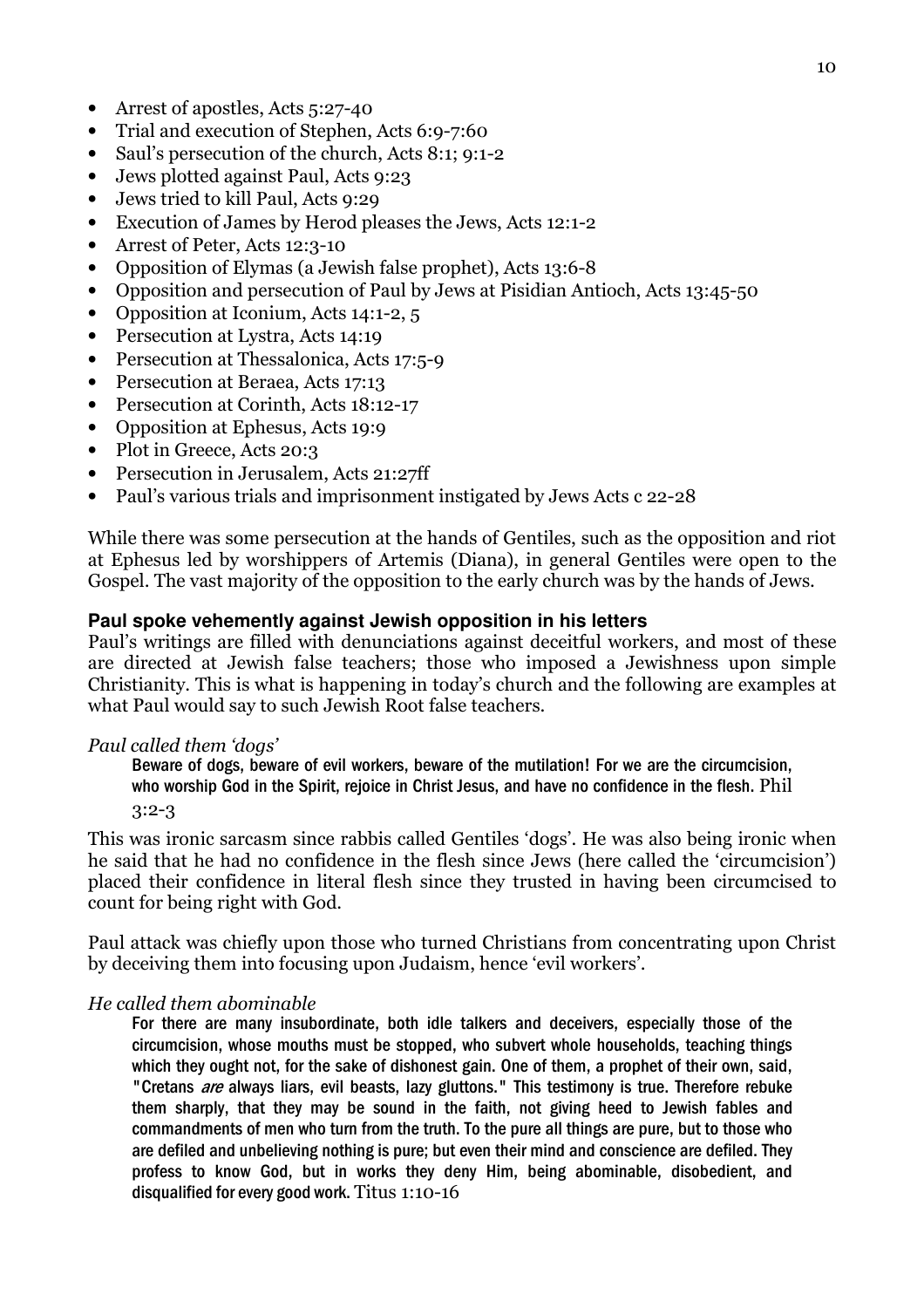#### He wished that they castrated themselves

I could wish that those who trouble you would even cut themselves off! Gal 5:12

'Cut themselves off' means to mutilate or amputate themselves. Again using irony, Paul wished that those who insisted upon Christians being circumcised would let the knife slip and castrate themselves.

He called them false apostles, deceitful workers, ministers of Satan

For such *are* false apostles, deceitful workers, transforming themselves into apostles of Christ. And no wonder! For Satan himself transforms himself into an angel of light. Therefore it is no great thing if his ministers also transform themselves into ministers of righteousness, whose end will be according to their works. ... Are they Hebrews? So am I. Are they Israelites? So am I. Are they the seed of Abraham? So  $am1$ ,  $2$  Cor  $11:12-22$ 

We could continue, but enough proof has been offered.

### **Third conclusion**

Without any doubt, the chief enemies of the cross have always been Jews, from the times of Jesus and throughout the early church history.

# Jews were the chief antagonists of the true church on many occasions throughout later church history.

This is not surprising as the Babylonian Talmud, the chief authoritative document of modern Judaism, tells Jews to betray, deceive, defraud and attack Christians. The vehemence against Christians follows their vilification of Christ. Believers who support rabbinic Judaism in any way ought to know what it says. The following (excerpted from my paper, 'What Supporters of the Jewish Root Movement Need To Know About Dispensationalism and Judaism') is shocking.

The (unedited) Talmud contains some of the most blasphemous sayings and is more critical of Christians than almost any other work.

- Jesus is said to be boiling in excrement in hell.<sup>1</sup>
- Jesus was conceived illegitimately during menstruation.<sup>2</sup>
- Jesus is called a fool.<sup>3</sup>
- Jesus is said to be a magician / sorcerer.<sup>4</sup>
- Jesus is said to be a bloody and deceitful man.<sup>5</sup>
- Mary was an adulterous prostitute.<sup>6</sup>
- Christians are described as murderers, idolaters, 7 or dung<sup>8</sup> and accused of bestiality<sup>9</sup>.

4 Toldoth Jeschu, Sanhedrin 43a.

I

 $<sup>1</sup>$  Gittin, 57a, 56b.</sup>

<sup>2</sup> Kallah, 1b (18b).

<sup>3</sup> Schabbath, 104b; Sanhedrin 67a.

<sup>5</sup> Gittin 56b.

<sup>6</sup> Sanhedrin, chap 7, 106b, Iebhammoth, last chapter.

<sup>7</sup> Abhodah Zarah 22a, Iore Dea 153.2, Maimonides Vide Infra, Chap2, p42, Perusch 78c. Christians are called by various names in the Talmud, such as Akum, Goim, Notsrim, Abhodah Zarah, Obhde Elilim, Minim, Edom, Amme Haarets, Apikorosim, Kuthrim, Nokhrim. Jews see Gentiles as covering all 'Christian' people.

<sup>8</sup> Abhodah Zarah 22b

<sup>9</sup> Abhodah Zarah 15b, 22.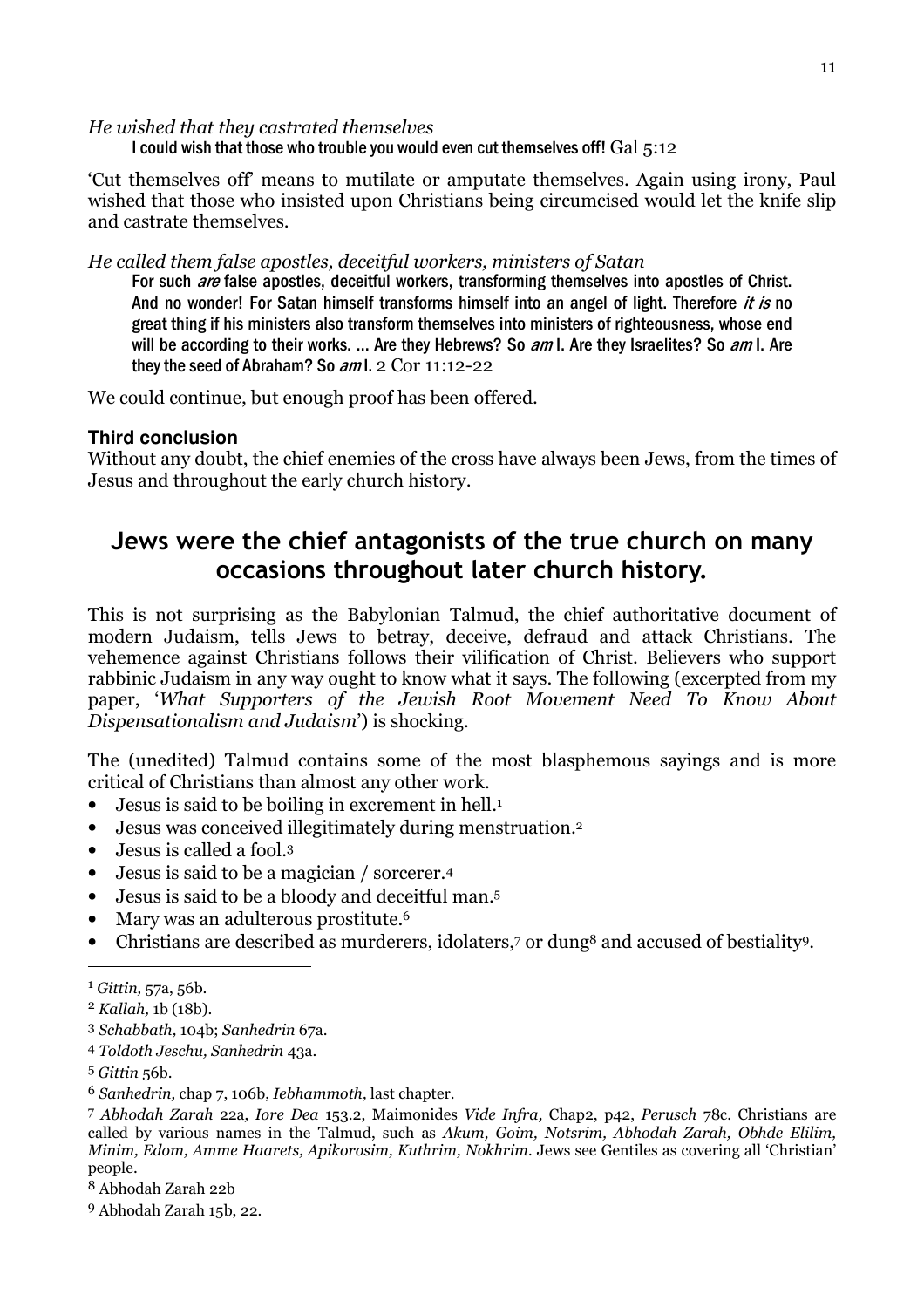- Christians were only created to serve Jews day and night and belong to Jews.<sup>10</sup>
- Christians are worse than dogs.<sup>11</sup>
- Incest is considered a 'light' sin compared to accepting Christianity.<sup>12</sup>
- Jews must avoid Christians, even if they are wounded and need a doctor, or even to learn from a teacher.<sup>13</sup>
- Jews are to injure Christians in every way possible, even killing them.<sup>14</sup> Jews who do good to Christians will not be resurrected.15 Jews can steal from Christians.<sup>16</sup>
- Jews can deceive Christians by pretending to be one. 17
- Jews can lie in order to condemn a Christian.<sup>18</sup>
- Jews must always try to deceive Christians.<sup>19</sup>

At various points in history this animosity against Christians has been worked out in various ways, sometimes through the instrument of a secular authority. For instance, it explains why Jews can be so callous and ruthless in their treatment of Palestinians. It should be noted that the Palestinians had a strong history of Christianity, as well as Islam, going back to ancient times. In one incident on 30 September 2000, as reported by Noam Chomsky, the IDF (Israeli army) reacted to some Palestinian kids throwing stones by firing a million rounds of ammunition. This was followed by helicopters that were used to attack civilian complexes, killing and wounding dozens of people. There isn't space here to list the huge number of human rights violations, murders, evictions and disregard of UN resolutions by Israel against Palestinians. Israel has been in breach of far more UN Security Council resolutions than Saddam Hussein ever was; over 80 at last count.

The communist revolution in Russia led to terrible persecution of evangelical Christians. The roots of this revolution were the philosophical principles of a Jewish revolutionary thinker and the monetary backing of the Jewish bankers, the Rothschilds. As a result of stealing the wealth of the Tsars and confiscating treasures of the Orthodox Church, the Bolsheviks repaid the Rothschilds a sum equivalent to \$50 billion.

To demonstrate the strength of animosity against Gentiles (Goyim) we can give one example. Rabbi Yitzhak Shapira wrote a book called, Torat Ha'Melech, or the King's Torah. This book comprises of 230 pages on laws concerning the killing of non-Jews. Shapira, says that Non-Jews are 'uncompassionate by nature' and should be killed in order to 'curb their evil inclinations.' 'If we kill a gentile who has has violated one of the seven commandments … there is nothing wrong with the murder'. Shapira continues, citing Jewish law, 'There is justification for killing babies if it is clear that they will grow up to harm us, and in such a situation they may be harmed deliberately, and not only during combat with adults.' Two leading rabbis, Dov Lior and Yaakov Yosef, endorsed the book. Despite a controversy, the Israeli government did nothing and Prime Minister Benjamin Netanyahu kept silent.

 $\overline{a}$ 

<sup>10</sup> Midrasch Talpioth 225d; A Rohl, Die Polem. p20

<sup>11</sup> Rabbi Schelomo Iarchi on Deut 14:21. Iebhammoth 61a.

<sup>12</sup> Abhodah Zarah 17a.

<sup>13</sup> Iore Dea 155.1, 153.1.

<sup>14</sup> Iore Dea 158.1; Orach Chaiim 330.2. Choschen Ham. 425.5, 388.15; Abhodah Zarah 26b; Zohar 1.25a, II.43a, I.38b,39a; Sepher Or Israel 177b; Ialkut Simoni 245c. n. 772.

<sup>15</sup> Zohar 1.25b,

<sup>16</sup> Babha Bathra 54b; Choschen Hammischpat 156.5, 183.7, 266.1. Babha Kama 113b.

<sup>17</sup> Iore Dea 157.2 Hagah.

<sup>18</sup> Babha Kama 113a,b. Kallah 1b, p18.

<sup>19</sup> Zohar 1.160a.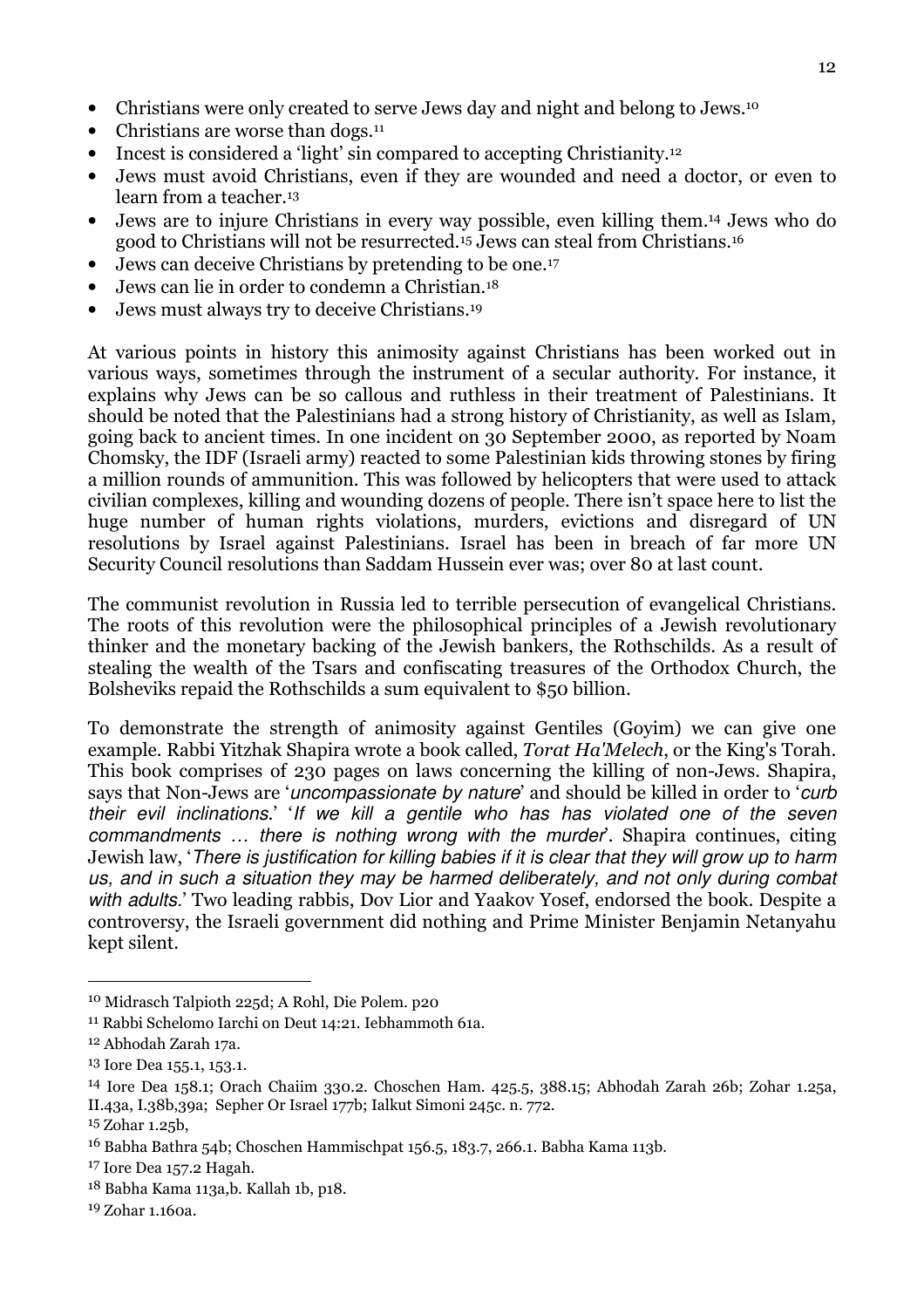There should be no surprise that modern Judaism is antagonistic to Christian principles and individuals since it has been so from the time of Christ.

### **Fourth conclusion**

The main authoritative document for modern Judaism commands that Jews deceive, defraud and attack Christians. Consequently, there have been times in history when Jews instigated persecution against Christians through secular means.

## Biblical teaching on what a real Jew is under the New Covenant

What is important is to understand what God says a Jew is today. This is the spiritual meaning of being a Jew; clearly in the world there are various definitions of what a Jew is but this is not our point here.

For he is not a Jew who is one outwardly, nor is circumcision that which is outward in the flesh; but he is a Jew who is one inwardly; and circumcision is that of the heart, in the Spirit, not in the letter; whose praise is not from men but from God.  $Rm$  2:28-29

Today, in the time after the cross, God says that a Jew is not an outward matter of the flesh but an inward matter of the heart. Israel meant 'prince with God' and Jews were those who were descended from Abraham, Isaac and Jacob who were princes with God. For God, a Jew is one whose heart has been circumcised (Col 2:11), that is who has been regenerated and become a new creation. Physical circumcision means nothing to God under the New Covenant, and this is the distinctive feature of being Jewish in the world. This alone teaches that God has no special place for Jews according to the flesh.

Being Jewish is thus a spiritual matter and not a matter of law or regulations. For God, a Jew is one who is filled with the Spirit. Judah means 'praise' and Jews are those who praise God, who worship God truly. This was always meant to be the case even under the Old Covenant; true Jews were those with faith who lived righteously. God was always only the God of those who were faithful and righteous. Being right with God was never just a matter of being born in the right place.

Truly God is good to Israel, to such as are pure in heart. Ps  $73:1$ 

God called the Jews to be a nation for him when he called Abraham out of Mesopotamia and established the nation at the time of the Exodus. They were supposed to follow his laws and listen to his heart, but they mostly fell into spiritual adultery. The outcome of following God's law and having faith under the Old Covenant was supposed to lead to following Christ and believing in him under the New Covenant, thus a true Jew is as Paul describes. The outcome of what being a Jew meant in OT times is being a Christian in NT times. Only a few Jews managed this when Christ came, such as Simeon or Anna (Lk 2:25- 38).

Thus Paul called Gentile Philippian Christians, 'the true circumcision', i.e. true Jews. For we are the circumcision, who worship God in the Spirit, rejoice in Christ Jesus, and have no confidence in the flesh. Phil 3:3

After condemning Jews after the flesh in verse two he identifies true Jews as those who worship God spiritually, are in Christ and who place no confidence in the flesh. This is the opposite of modern national Jews who put huge confidence in the flesh, considering themselves God's offspring and able to treat other nations badly, calling them 'dogs' and deceiving them.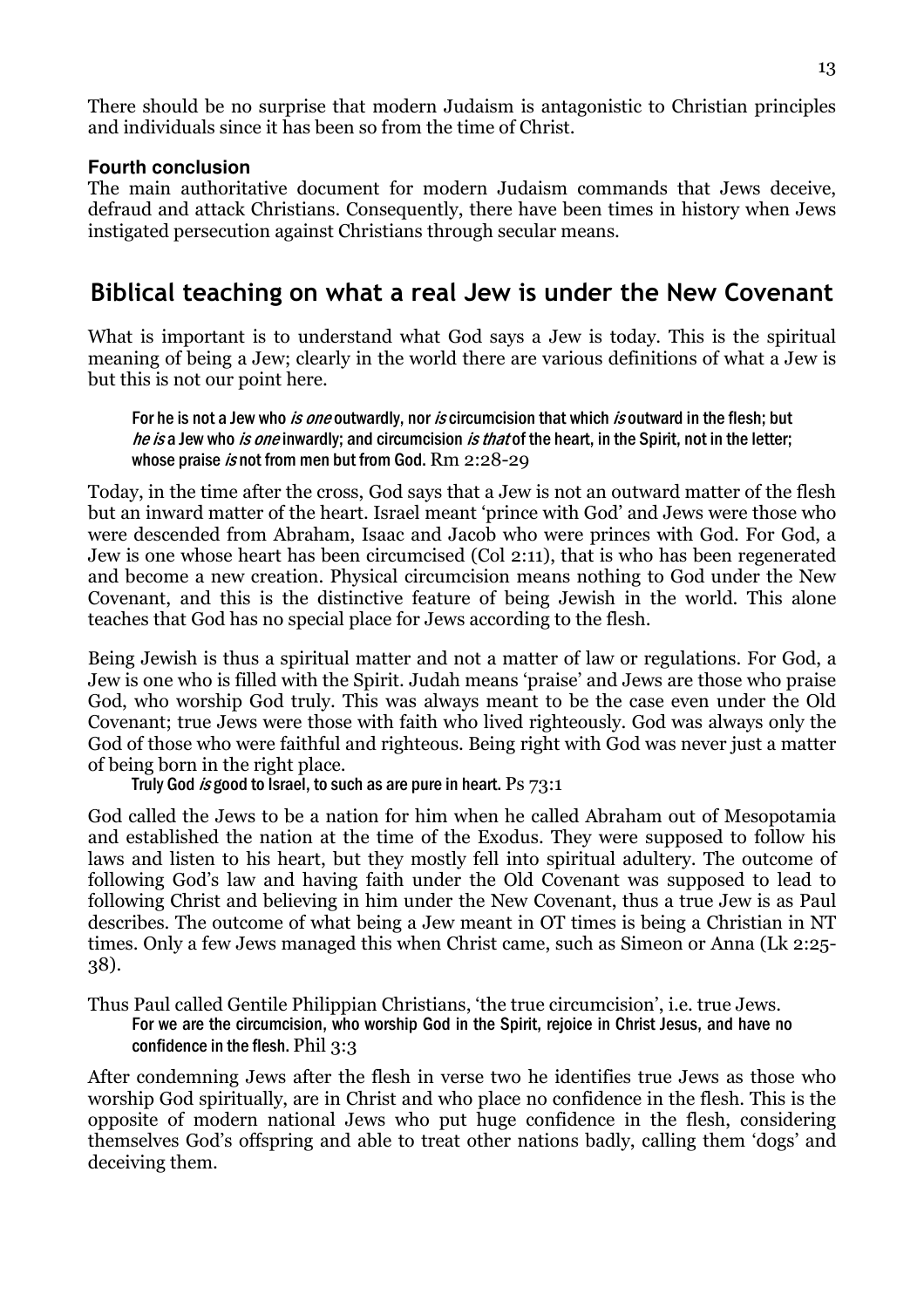#### **Fifth conclusion**

We must not focus upon what the world says a Jew is but on what God has plainly said. Jews after the flesh are not in God's plan any more as a nation; what God promised to Israel in the OT is now fulfilled in the church under the New Covenant. Jews only enter into God's blessing if they become Christians and thus fulfil the potential they had under the Old Covenant.

### Why do people believe that God loves Jews especially?

It arises from a failure to understand how to interpret the Bible according to its own rules. This usually comes from following Dispensational theology which demands an unswerving literal interpretation of OT prophecy. That this is unsustainable is easily proved but would take too long in this paper; I refer you to my book 'The Veil of Moses' or my 'Questions' section of my website. In essence, the NT shows that many parts of the OT which are taken literally by Dispensationalists are treated symbolically by the apostles. Over and over again Christ and the apostles took OT prophecies and applied them to the Messiah or the church when Dispensationalists apply them to national Israel. So, an over-literal interpretation of OT prophecy is actually sinning against the Lord himself.

In the Bible revelation is progressive and moves historically according to God's plan. Thus later prophets understood more about salvation than earlier prophets. Moses knew that the coming deliverer sent from God would be a prophet whom the elect must listen to; Isaiah, writing hundreds of years later, knew that he would come as a suffering servant and give his life as a sheep to the shearers. Zechariah prophesied that the king would be humble and would arrive on a donkey.

This means that later revelation must interpret earlier revelation. It also means that the overriding factor is the latest revelation. This is given us as apostolic doctrine and thus the NT was the final words of Jesus given to the church as he promised (Jn 16:13-15). So the NT unlocks the OT. Dispensationalists and Jewish Root teachers reverse this order and focus upon the OT making it contradict the NT. This is a recipe for deception.

The apostles show us that the whole concept of Israel and the religious nature of OT Judaism have changed. Whole books are written on this such as Galatians and Hebrews showing that we must not look to the shadows of salvation but to the reality, which is Christ. The shadows pointed to Christ and are now rescinded; the reality of Christ's salvation and the gift of the Spirit are now operating in the New Covenant.

There are priests who offer the gifts according to the law; who serve the copy and shadow of the heavenly things, as Moses was divinely instructed when he was about to make the tabernacle. For He said, 'See *that* you make all things according to the pattern shown you on the mountain.' But now He has obtained a more excellent ministry, inasmuch as He is also Mediator of a better covenant, which was established on better promises. For if that first *covenant* had been faultless, then no place would have been sought for a second. Heb 8:4-7

The law, having a shadow of the good things to come, and not the very image of the things, can never with these same sacrifices, which they offer continually year by year, make those who approach perfect. Heb 10:1

Let no one judge you in food or in drink, or regarding a festival or a new moon or sabbaths, which are a shadow of things to come, but the substance is of Christ. Col 2:16-17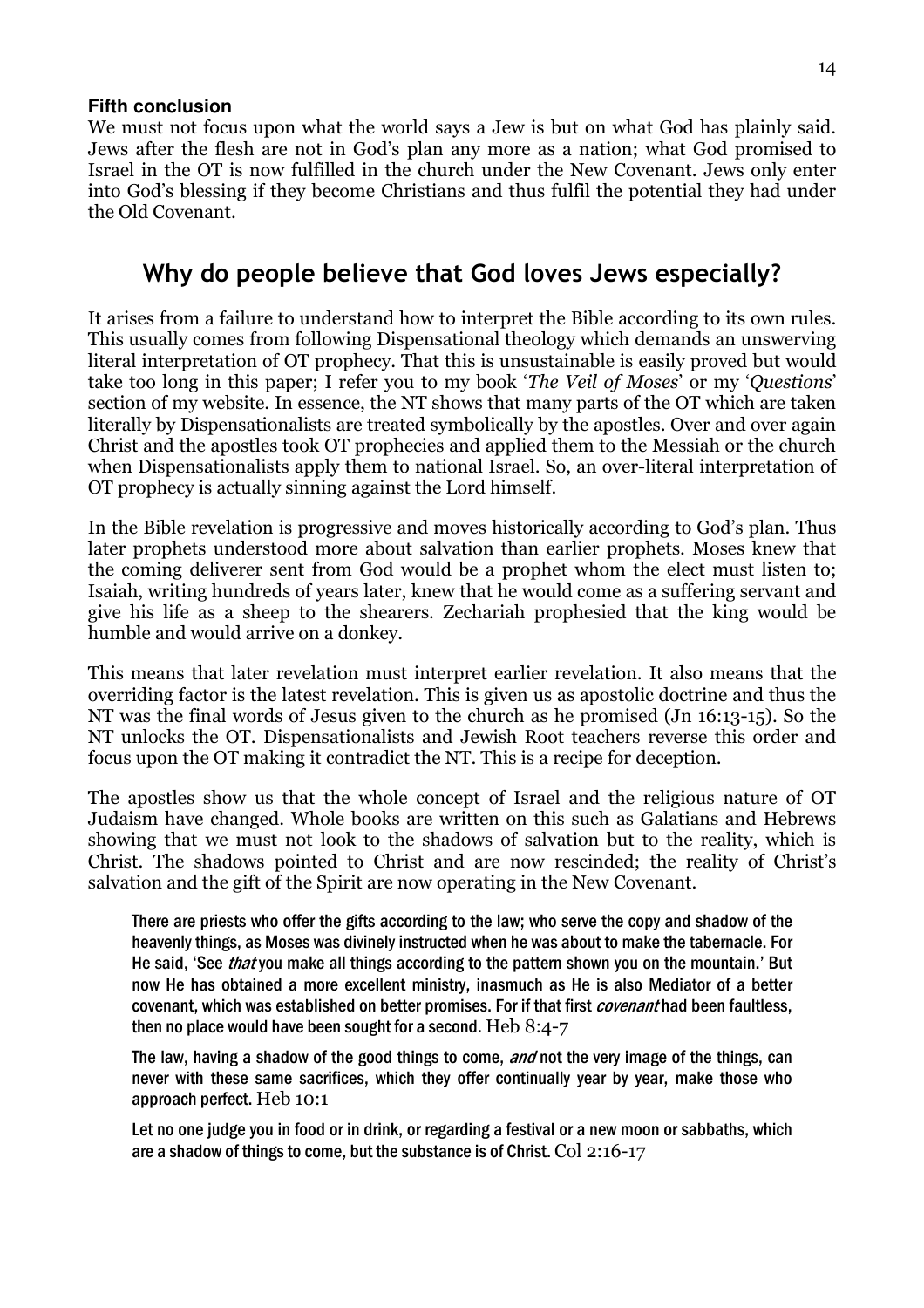This in turn means that all the religious features of the Old Covenant are cancelled and no longer operative. Thus sacrifices, temples, feasts, a separate order of mediatorial priests, vestments, instrumental music and so on have all been rescinded and absorbed within the spiritual order that Christ brings. Thus the temple is now the body of Christ not a material building and the blood offerings are fulfilled in the cross.

Do you not know that you are the temple of God and *that* the Spirit of God dwells in you? 1 Cor 3:16

Previously saying, 'Sacrifice and offering, burnt offerings, and *offerings* for sin You did not desire, nor had pleasure in them' (which are offered according to the law), then He said, 'Behold, I have come to do Your will, O God.' He takes away the first that He may establish the second. By that will we have been sanctified through the offering of the body of Jesus Christ once for all. ... For by one offering He has perfected forever those who are being sanctified. ... *then He adds*. 'Their sins and their lawless deeds I will remember no more.' Now where there is remission of these, *there is* no longer an offering for sin. Heb 10:8-18

But Christ came as High Priest of the good things to come, with the greater and more perfect tabernacle not made with hands, that is, not of this creation. Not with the blood of goats and calves, but with His own blood He entered the Most Holy Place once for all, having obtained eternal redemption. For if the blood of bulls and goats and the ashes of a heifer, sprinkling the unclean, sanctifies for the purifying of the flesh, how much more shall the blood of Christ, who through the eternal Spirit offered Himself without spot to God, cleanse your conscience from dead works to serve the living God? Heb 9:11-14

It also means that the focus on the land of Israel as a material, physical entity has also ceased. This is fulfilled in Christ; the blessing of the land is now the spiritual inheritance that is in Christ and given to the church.

Paul explains, unequivocally, that the idea of Jerusalem is now spiritual and not physical, For these are the two covenants: the one from Mount Sinai which gives birth to bondage, which is Hagar - for this Hagar is Mount Sinai in Arabia, and corresponds to Jerusalem which now is, and is in bondage with her children - but the Jerusalem above is free, which is the mother of us all. Gal 4:24-26

Note what Paul says:

- The Mosaic Covenant now produces bondage and corresponds to physical, national Jerusalem.
- Focusing upon earthly Jerusalem produces bondage.
- The children of earthly Jerusalem (Jews) are also in bondage, wherever they are.
- The new covenant idea about Jerusalem is spiritual, and represents the city of God's people which is now in heaven. Thus the church is the New Covenant Jerusalem, the mother of us all. [Note that Paul was not speaking to Jews but to Galatian Celts.]

The writer to the Hebrews entirely agrees with this,

But you have come to Mount Zion and to the city of the living God, the heavenly Jerusalem, to an innumerable company of angels, to the general assembly and church of the firstborn *who are* registered in heaven, to God the Judge of all, to the spirits of just men made perfect. Heb 12:22- 23

Without any doubt whatsoever, Jerusalem now represents the church of Christ. The New Covenant idea about Jerusalem is heavenly, spiritual and not physical or material. Focusing upon national Israel will produce bondage.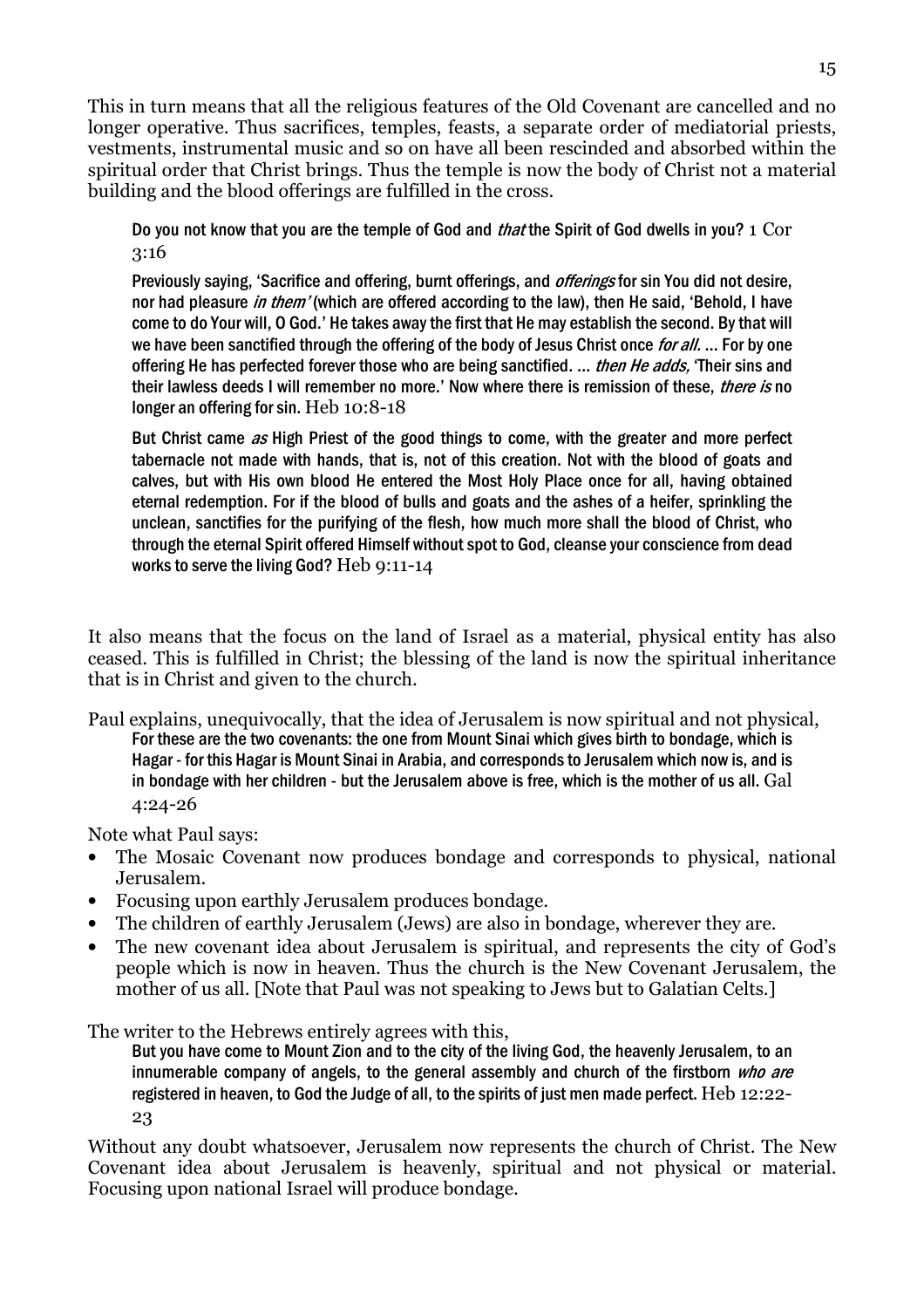#### **Examples of proper interpretation of Jerusalem and the land of Israel**

Pray for the peace of Jerusalem: 'May they prosper who love you. Peace be within your walls, Prosperity within your palaces.' For the sake of my brethren and companions, I will now say, 'Peace be within you.' Because of the house of the LORD our God I will seek your good.  $Ps$ 122:6-9

In the light of apostolic teaching, this must now be attributed to the church. We are to pray for the church, which is the place of the brethren and which is the house of the Lord. Not only is this so because we now understand what Jerusalem represents, but also because we know what the house of God is  $-$  it is the church. We seek the prosperity of the church because it is where the house of God is.

Now if we attribute all this to earthly Jerusalem, we sin against God's revelation and dishonour the Holy Spirit who inspired it. If we say that material Jerusalem is where the house of God is then we are denying Scripture, which says,

I write so that you may know how you ought to conduct yourself in the house of God, which is the church of the living God, the pillar and ground of the truth. 1  $\text{Tim } 3:15$ 

For the time *has come* for judgment to begin at the house of God; and if *it begins* with us first, what will *be* the end of those who do not obey the gospel of God? 1 Pt  $4:17$ 

You also, as living stones, are being built up a spiritual house, a holy priesthood, to offer up spiritual sacrifices acceptable to God through Jesus Christ. 1 Pt 2:5

As with the concept of Jerusalem, so also the concept of the land of Israel. The 'land', in God's eyes, is now the people of God, the place where God is manifest in and through his people – the church. The land is spiritual and not physical.

But you are a chosen generation, a royal priesthood, a holy nation, His own special people, that you may proclaim the praises of Him who called you out of darkness into His marvellous light; who once were not a people but are now the people of God, who had not obtained mercy but now have obtained mercy. 1 Pt 2:9-10

This shows categorically that the concept of the 'land' (the home of the people of God) is now the province of the church and not a fleshly nation. It also shows that God's 'special people' are Christians and not Jews. This is why the term 'Israel' is applied by the apostles to the church.

For in Christ Jesus neither circumcision nor uncircumcision avails anything, but a new creation. And as many as walk according to this rule, peace and mercy be upon them, and upon the Israel of God. Gal 6:15-16

'And' here has the meaning of 'even'. Paul is writing to Gentiles and proves to them that following Judaism is wrong. After demonstrating that all the teaching of the Judaisers is heretical, he closes his letter by showing that only a new creation (regeneration) counts; he then blesses those who walk as born again people, even the Israel of God i.e. the spiritual nation separated to God. If he meant national Israel it would deny all his previous teaching and would be starting a new discussion, but his letter ends two verses later.

Therefore remember that you, once Gentiles in the flesh -- who are called Uncircumcision by what is called the Circumcision made in the flesh by hands -- that at that time you were without Christ, being aliens from the commonwealth of Israel and strangers from the covenants of promise,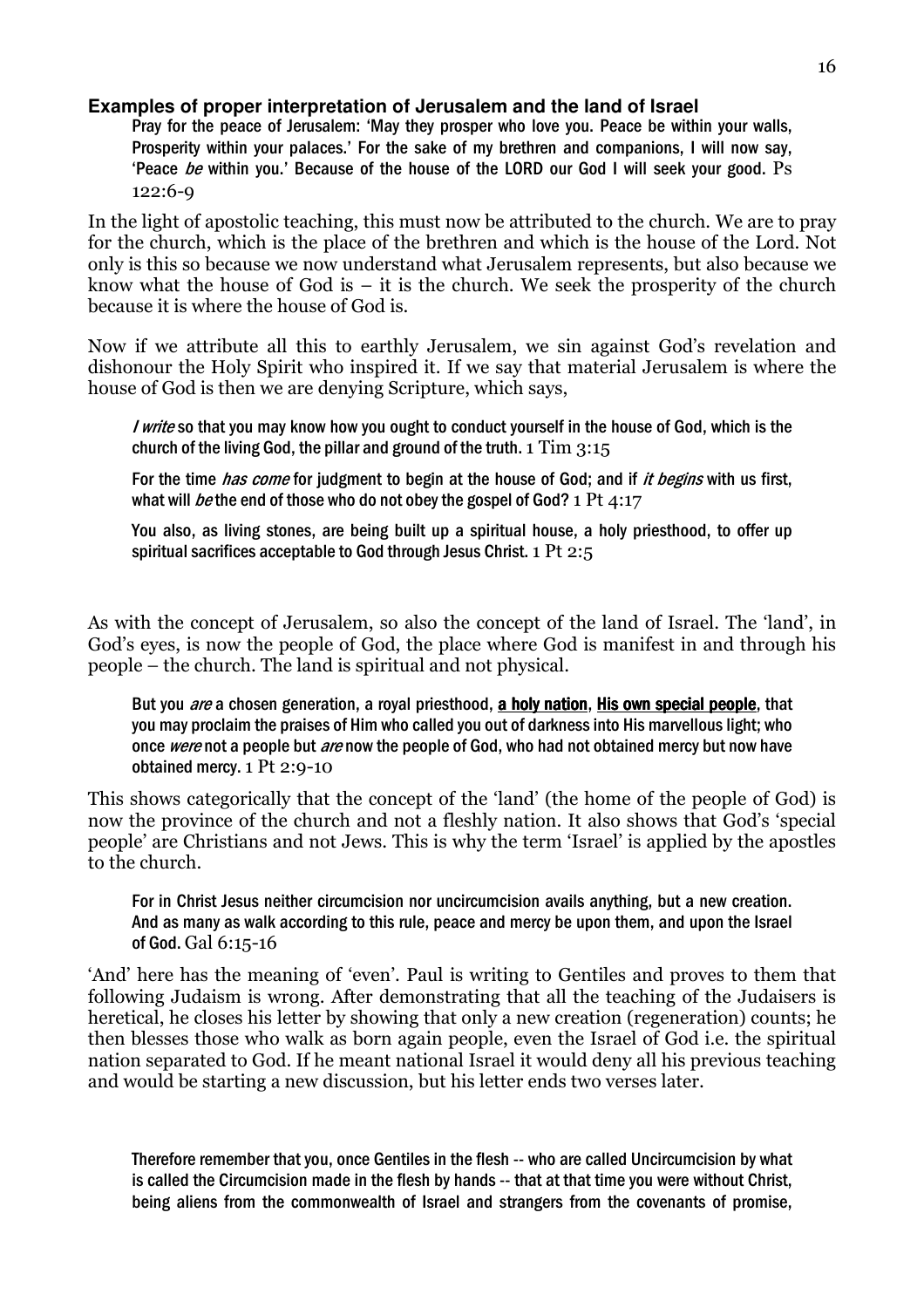having no hope and without God in the world. But now in Christ Jesus you who once were far off have been brought near by the blood of Christ. For He Himself is our peace, who has made both one, and has broken down the middle wall of separation, having abolished in His flesh the enmity, that is, the law of commandments *contained* in ordinances, so as to create in Himself one new man *from* the two, *thus* making peace, and that He might reconcile them both to God in one body through the cross, thereby putting to death the enmity. And He came and preached peace to you who were afar off and to those who were near. For through Him we both have access by one Spirit to the Father. Now, therefore, you are no longer strangers and foreigners, but fellow citizens with the saints and members of the household of God, having been built on the foundation of the apostles and prophets, Jesus Christ Himself being the chief cornerstone, in whom the whole building, being joined together, grows into a holy temple in the Lord, in whom you also are being built together for a dwelling place of God in the Spirit. Eph 2:11-22

Paul's argument here is very clear. Gentiles used to be outside of the Covenant of God, which was centred in Israel. The Gospel promise was in the Abrahamic Covenant but centred in Jewish religion. Gentiles thus had no hope unless they became Jews.

What Christ did in the cross was to cancel the previous centring in Israel, cancel the Mosaic Law and universalise the Gospel promise; in fact the original Gospel promise to Abraham was for all nations to be blessed in him – Christianity is the fulfilment of this. This means that the wall of separation between Jews and Gentiles was finished at the cross; it no longer exists. Christians are no longer to think of two separate people but of one in Christ. Elect Jews and elect Gentiles are reconciled and share the promises that were previously restricted to Israel, or rather to Abraham's physical tribe (which includes Arabs) since Israel did not then exist. Both elect Jews and elect Gentiles now have access by one Spirit to God and together make one household of God. They are fellow citizens and not separate nations.

Any believer who denies what God has joined together blasphemes God. Any Christian who focuses upon national Israel, or fleshly Jews, as something separate and special dishonours God.

In Christ, in the church, there are no Jews and Gentiles (Greeks) but only regenerated believers, a new creation

For there is no distinction between Jew and Greek, for the same Lord over all is rich to all who call upon Him. Rm 10:12

Thus Abraham is the father of all Christians,

And he [Abraham] received the sign of circumcision, a seal of the righteousness of the faith which he had while still uncircumcised, that he might be the father of all those who believe, though they are uncircumcised, that righteousness might be imputed to them also, and the father of circumcision to those who not only *are* of the circumcision, but who also walk in the steps of the faith which our father Abraham *had while still* uncircumcised. For the promise that he would be the heir of the world *was* not to Abraham or to his seed through the law, but through the righteousness of faith. Rm 4:11-13

For they are not all Israel who are of Israel, nor are they all children because they are the seed of Abraham; but, 'In Isaac your seed shall be called.' That is, those who *are* the children of the flesh, these *are* not the children of God; but the children of the promise are counted as the seed. Rm 9:6-8